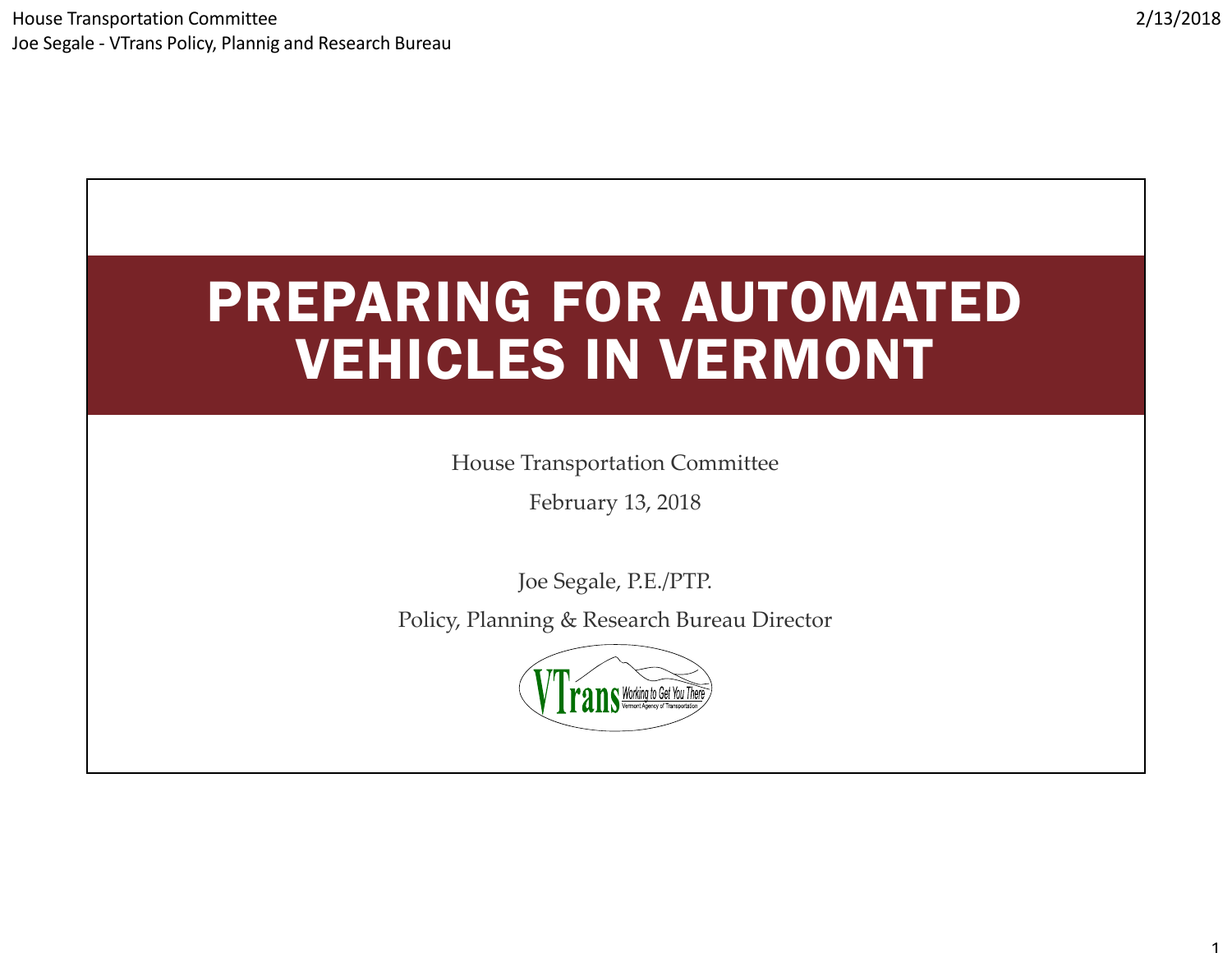#### PRESENTATION

- **2017 Legislative Directive**
- **Automated Vehicles Background and Issues**
- **State and Federal Activities**
- **Legislative Recommendations for 2019**

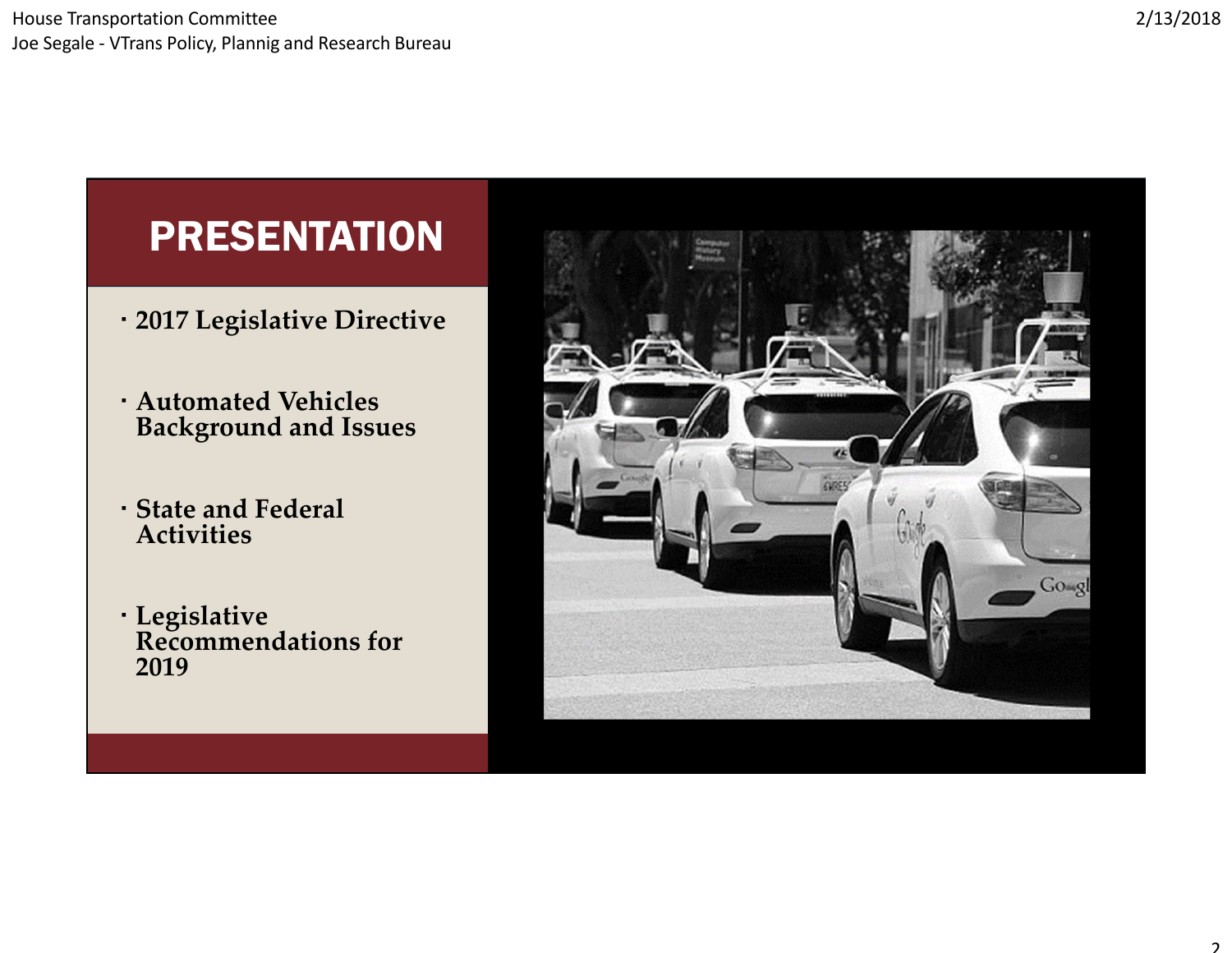### 2017 VT LEGISLATIVE DIRECTIVE

Secretary of Transportation to convene <sup>a</sup> meeting of public and private stakeholders with expertise related<br>to autonomous vehicles (AVs).

- *Legal and regulatory issues*
- *Operator education and training and AV emergency response practices*
- *Infrastructure needs and the social, economic, and environmental consequences.*

Report back to the House and Senate Committees on<br>Transportation on its activities and any<br>recommendations related to AVs, including any proposed legislation



**<sup>5</sup>thAnnual Conference** The Road to Safety is Paved withTechnology *November 8, 2017 Hilton Burlington 8:00 am ‐5:00 pm* Free

**AV sessions start at 1:45 pm**

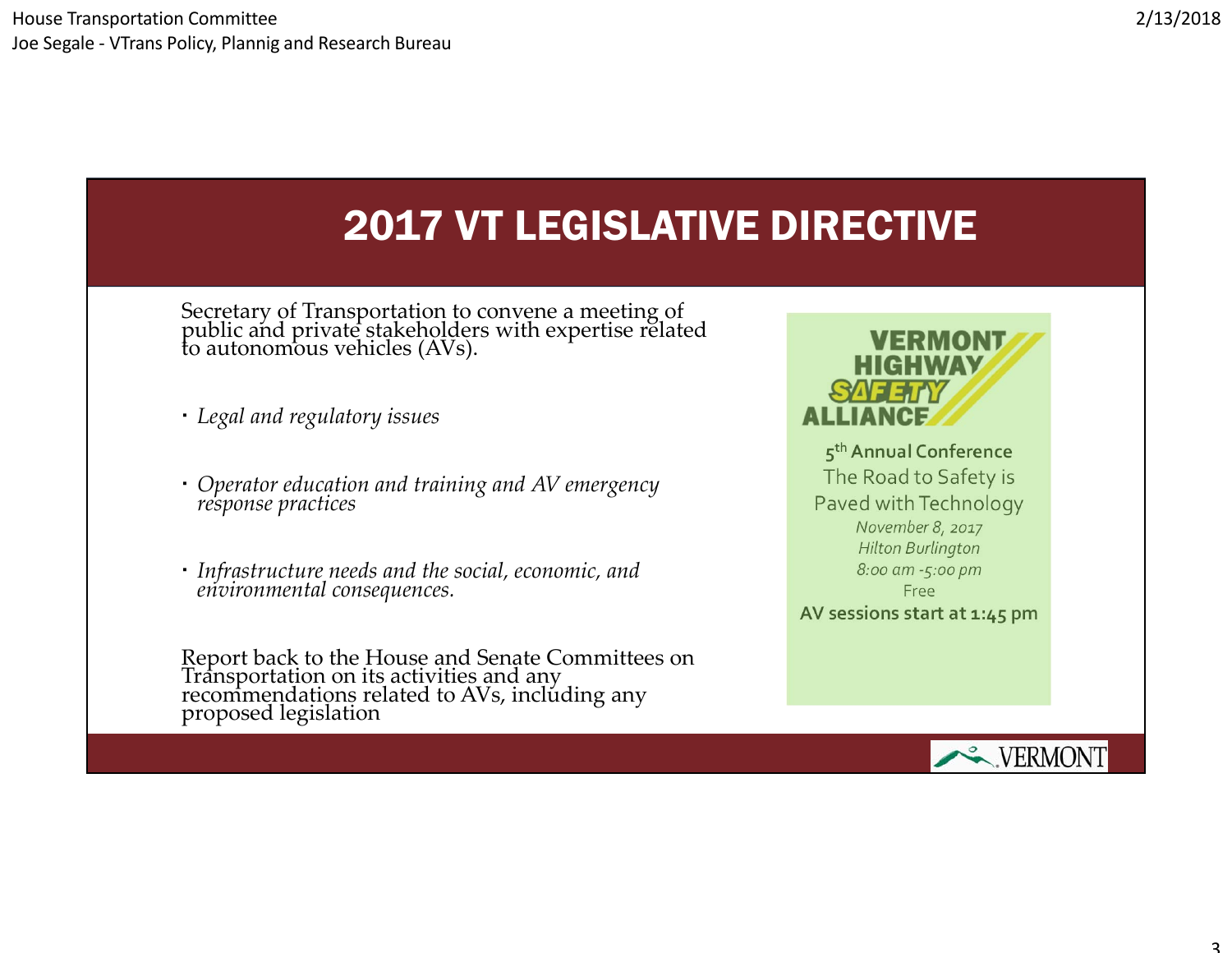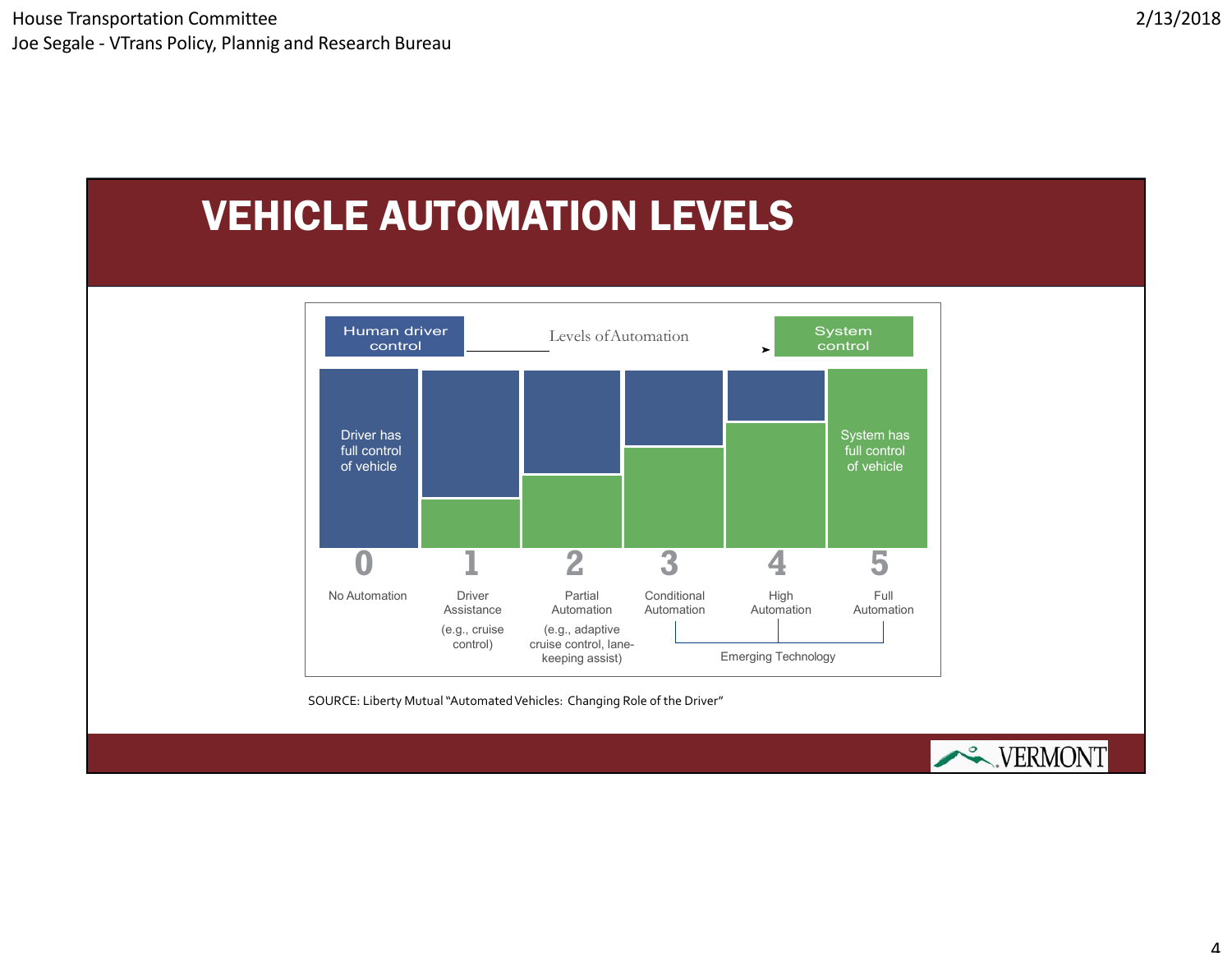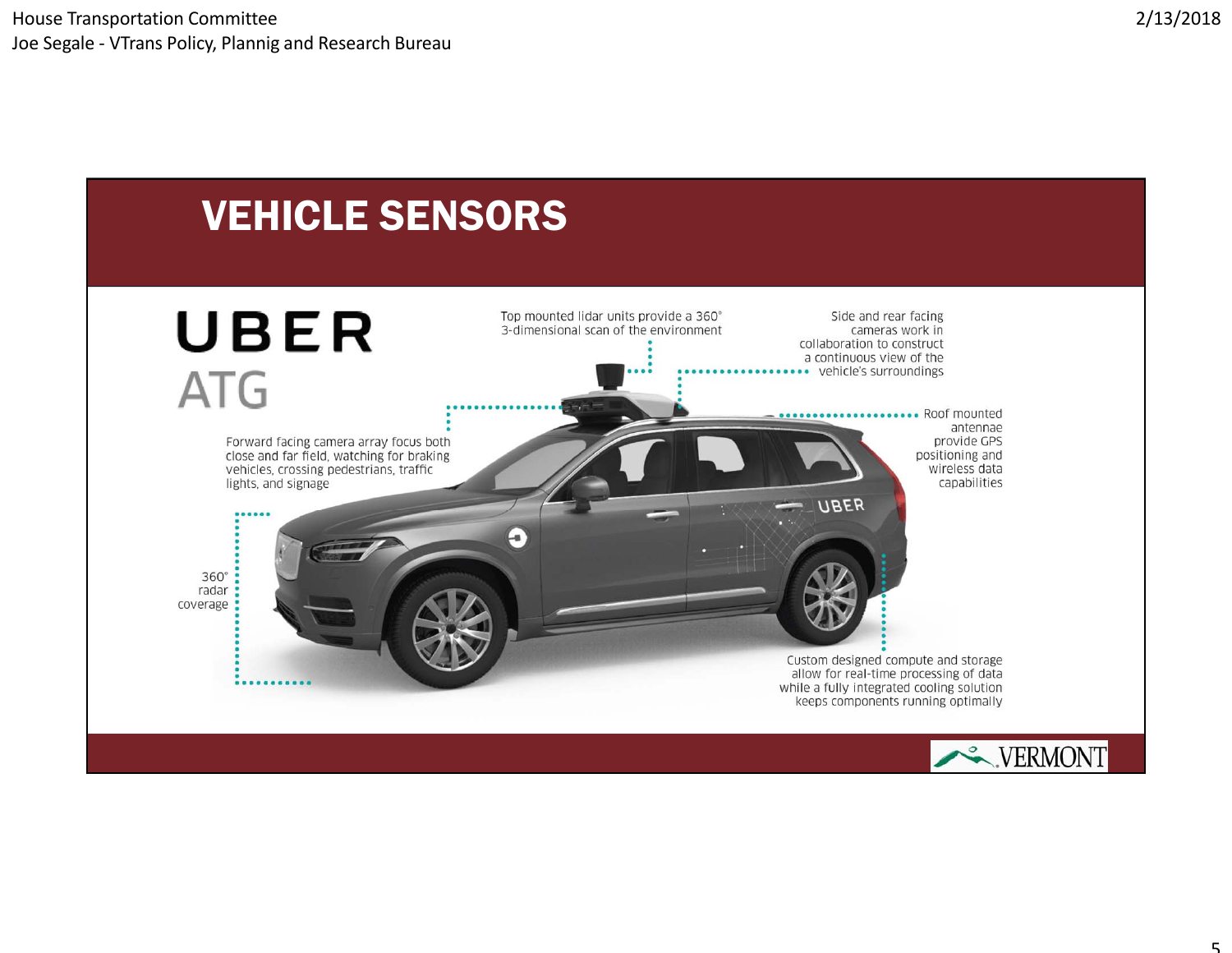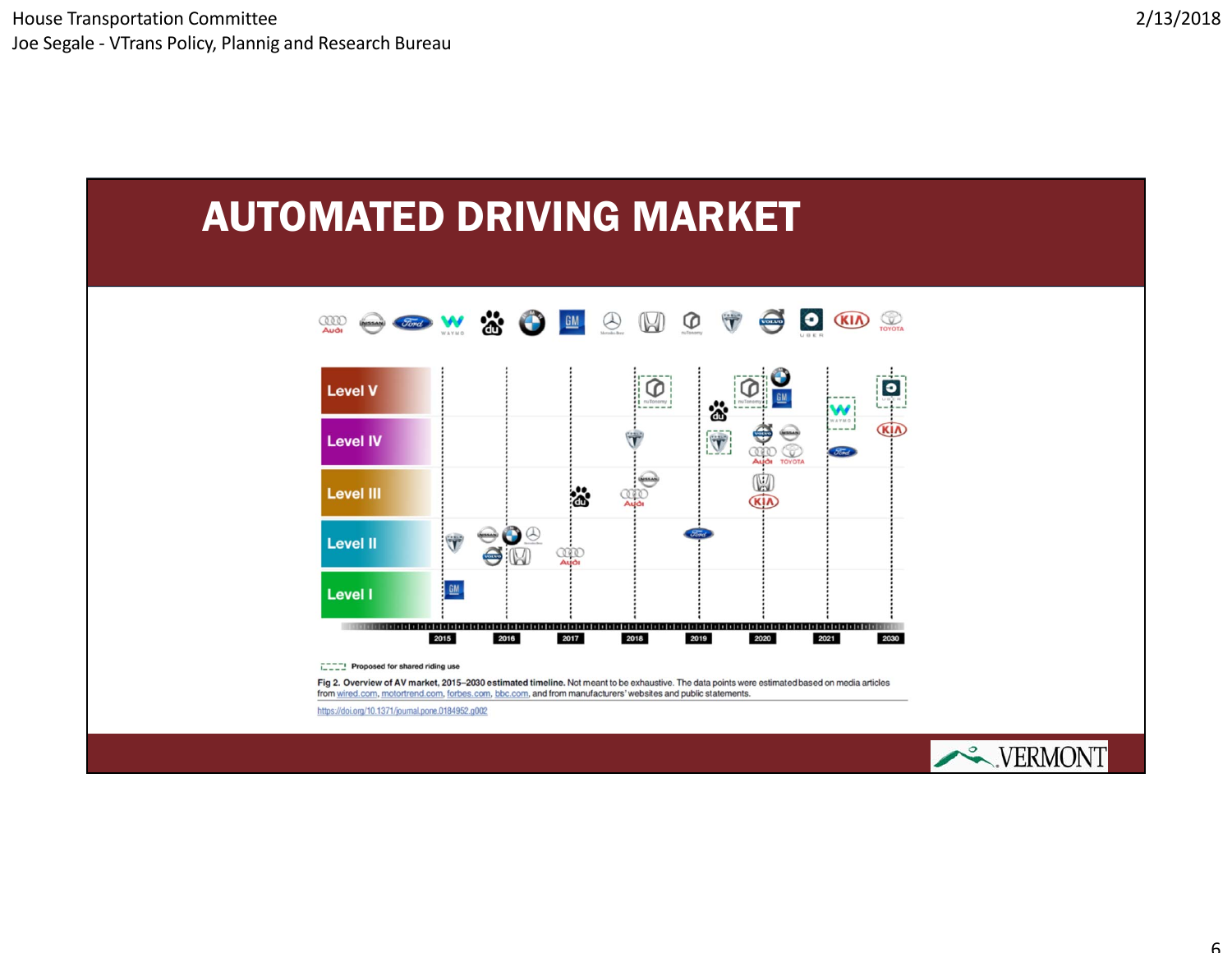#### WHEN ARE AUTOMATED VEHICLES COMING? (CONSERVATIVE FORECAST)

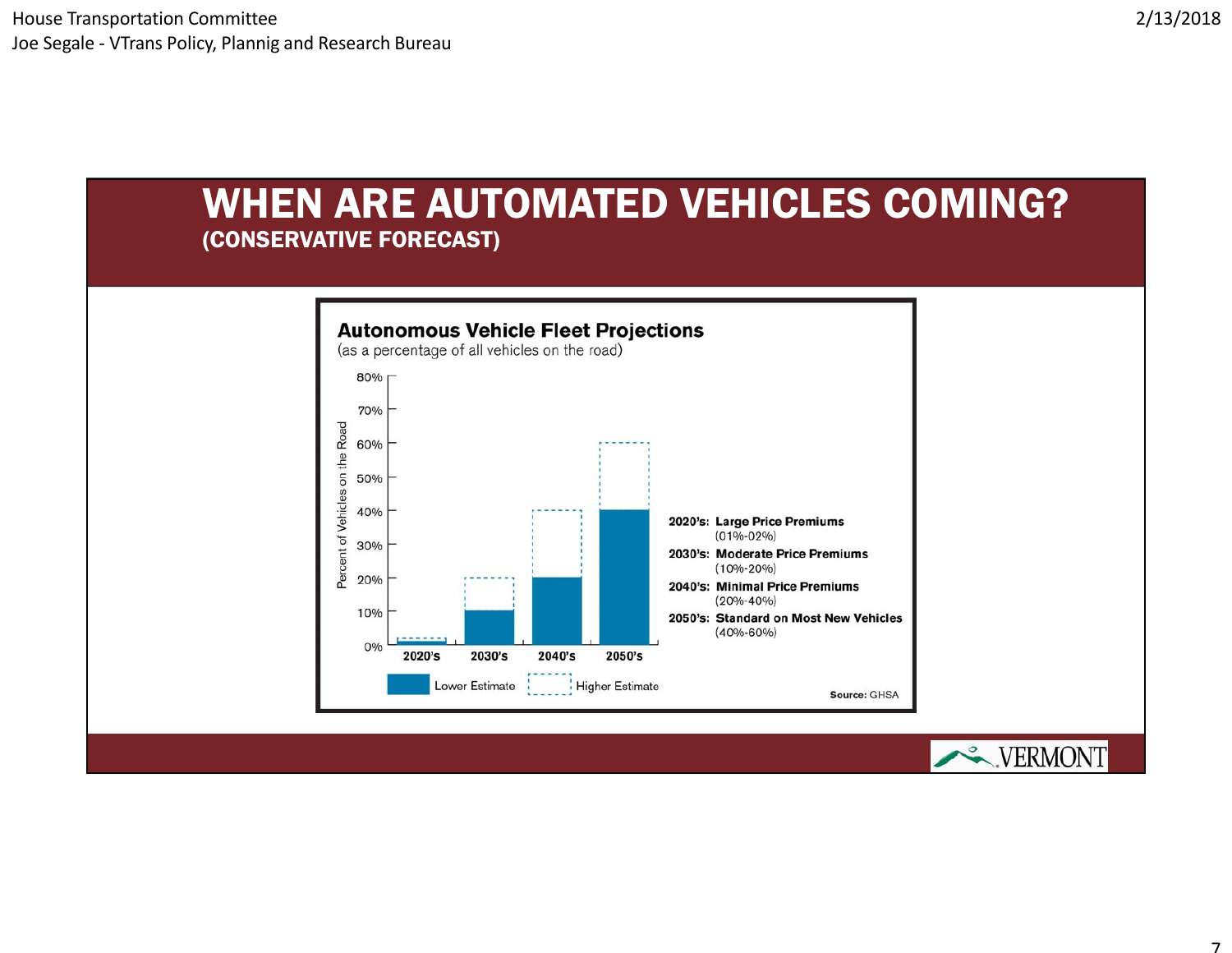#### 2/13/2018

#### WHEN ARE AUTOMATED VEHICLES COMING? (ALTERNATIVE AGGRESSIVE FORECAST)

» Speed of TaaS adoption



- Assumes <sup>a</sup> Shared, Electric Vehicle Scenario
- By 2030 95% of Passenger Miles will be in Shared AVs
- Average American Family will save \$5,600 per year

Source: RethinkingTransportation <sup>2020</sup>‐2030The Disruption of Transportation and the Collapse of the Internal‐CombustionVehicle and Oil Industry, RethinkX, May 2017

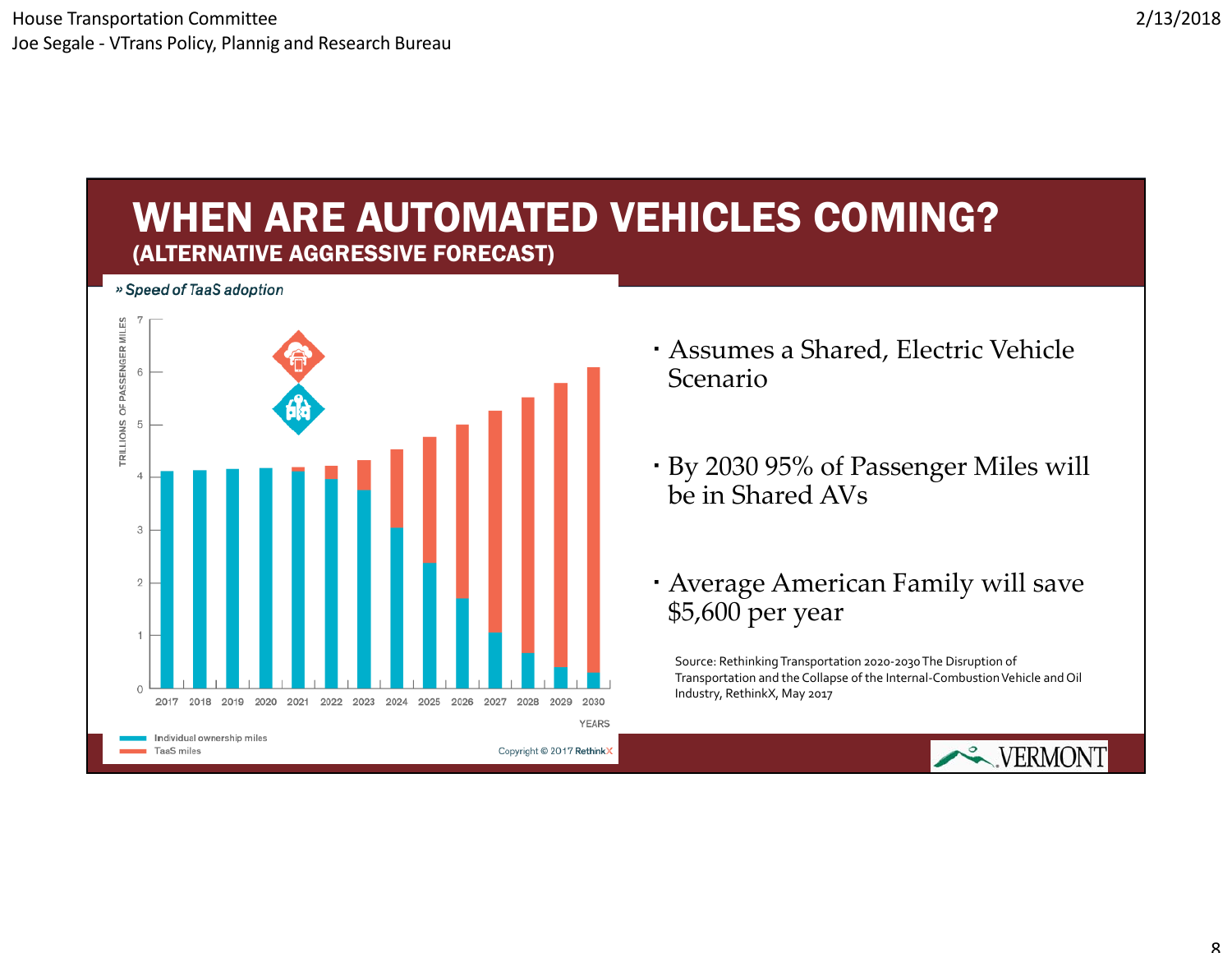#### IMPACTS OF AVS DEPEND ON OWNERSHIP MODEL

|                                                      | <b>Individual</b><br>Ownership    | <b>Vehicle and Ride</b><br><b>Sharing</b>           |
|------------------------------------------------------|-----------------------------------|-----------------------------------------------------|
| <b>Vehicle Miles Travelled</b>                       | Significant Increase              | Smaller Increase                                    |
| Safety                                               | Positive                          | <b>More Positive</b>                                |
| <b>GHG Emissions</b>                                 | Decrease                          | More Decrease                                       |
| Sprawl                                               | Increase                          | Decrease                                            |
| Parking                                              | No Change                         | Less                                                |
| Roadway Infrastructure                               | More Expansion                    | Less Expansion                                      |
| Mobility for Vulnerable<br>Populations               | <b>Mixed</b>                      | Positive                                            |
| Scenario 1:<br>Driverless Nightmare<br>0% of Society | Level of Vehicle and Ride Sharing | Scenario 2:<br>Driverless Utopia<br>100% of Society |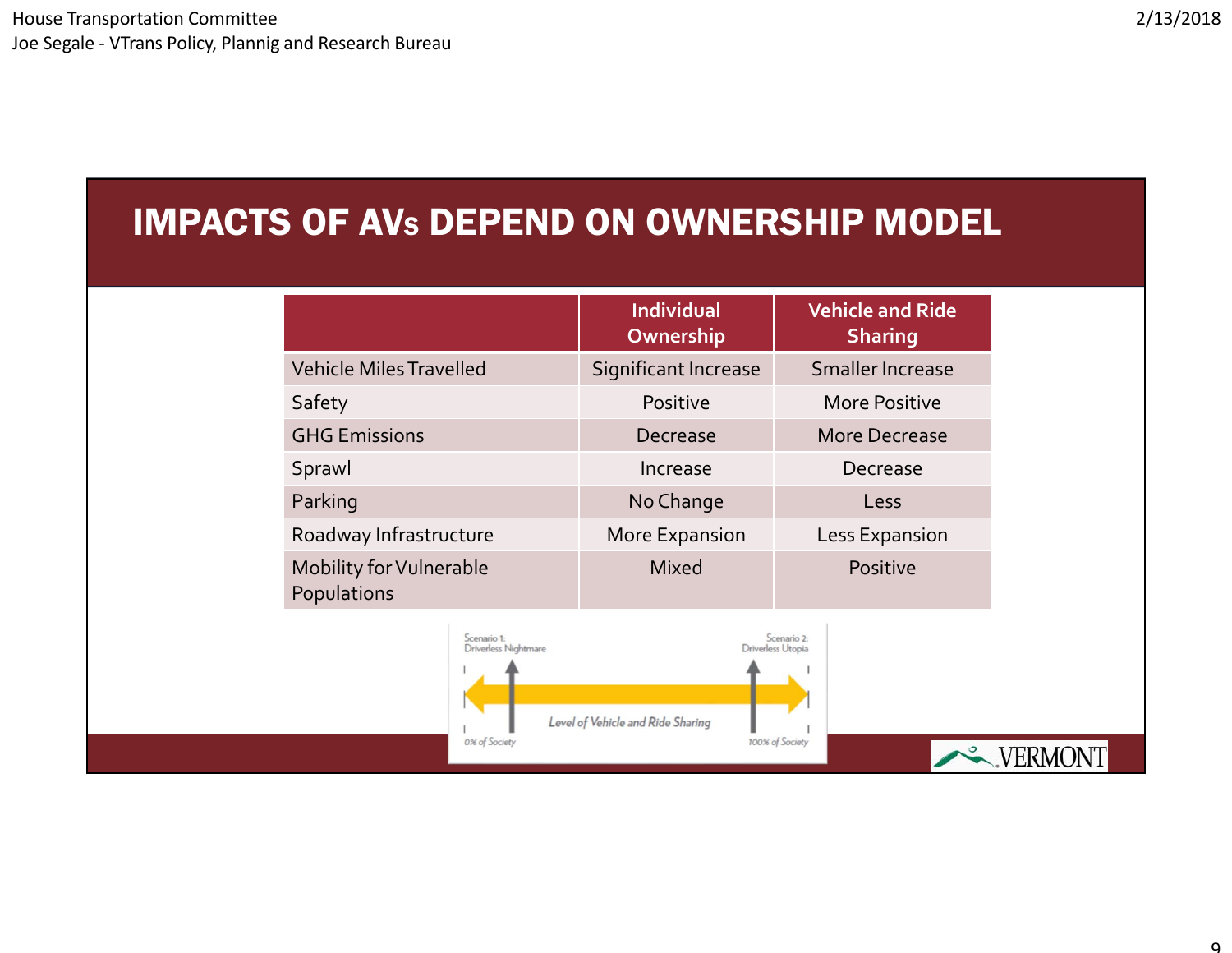### FEDERAL AND STATE ROLES

| <b>Federal (NHTSA) Role</b>                                                  | <b>State Role</b>                                                                                                               |
|------------------------------------------------------------------------------|---------------------------------------------------------------------------------------------------------------------------------|
| Set Federal Motor Vehicle Safety<br>Standards (FMVSS)                        | Operator licensing<br>$\bullet$                                                                                                 |
| Ensuring compliance with FMVSS                                               | Operator education & training                                                                                                   |
| Investigating & managing recalls                                             | Vehicle registration<br>$\bullet$                                                                                               |
|                                                                              | Requlate motor vehicle insurance                                                                                                |
| Communicating & educating the<br>$\bullet$<br>public on motor vehicle safety | and liability                                                                                                                   |
| <i>issues</i>                                                                | Vehicle safety inspection<br>$\bullet$                                                                                          |
| Issuing guidance for vehicle and<br>equipment manufacturers to               | Establish & enforce traffic laws*<br>$\bullet$                                                                                  |
| follow                                                                       | Build and operate infrastructure*<br>* Municipalities also establish and enforce traffic laws, build and operate infrastructure |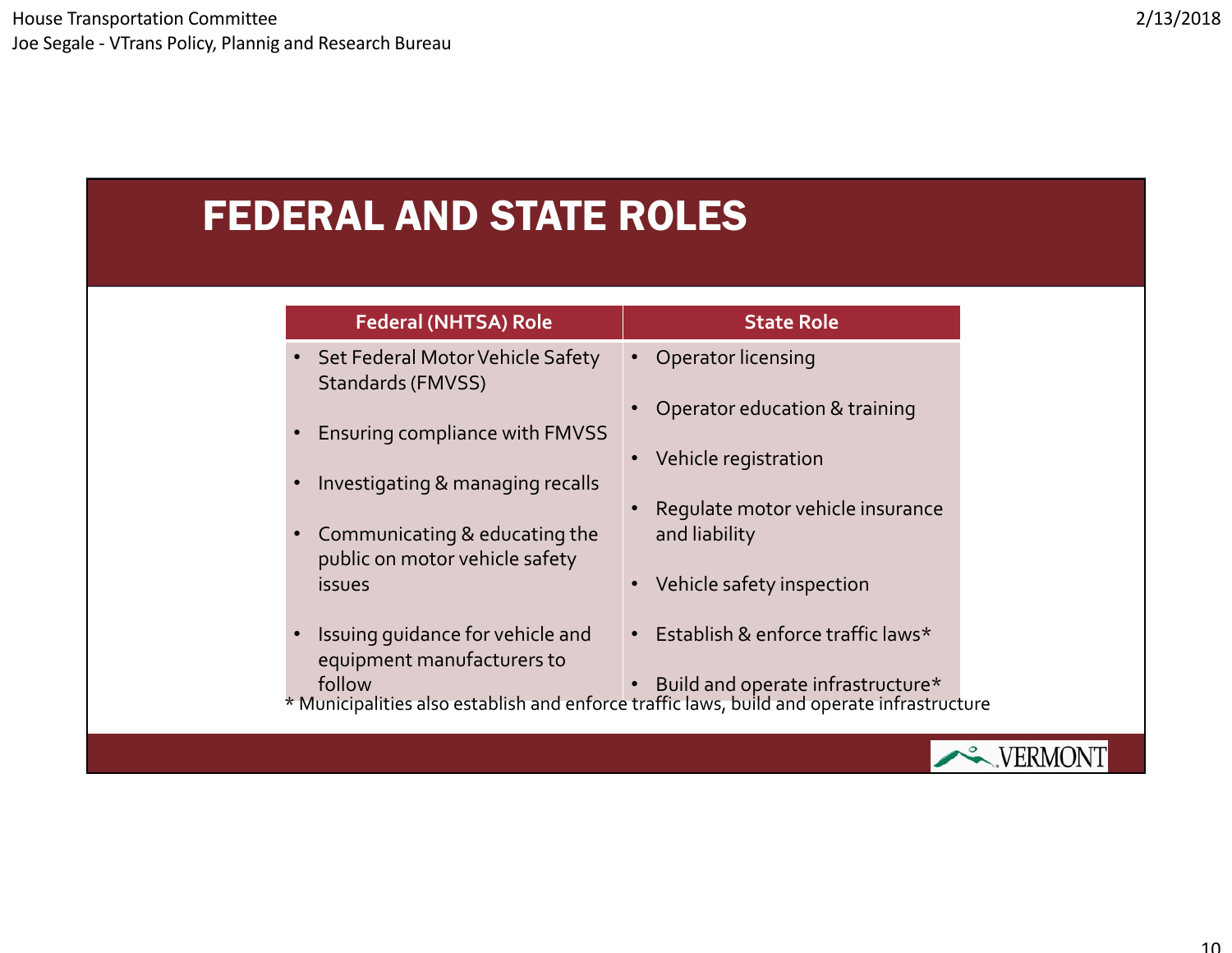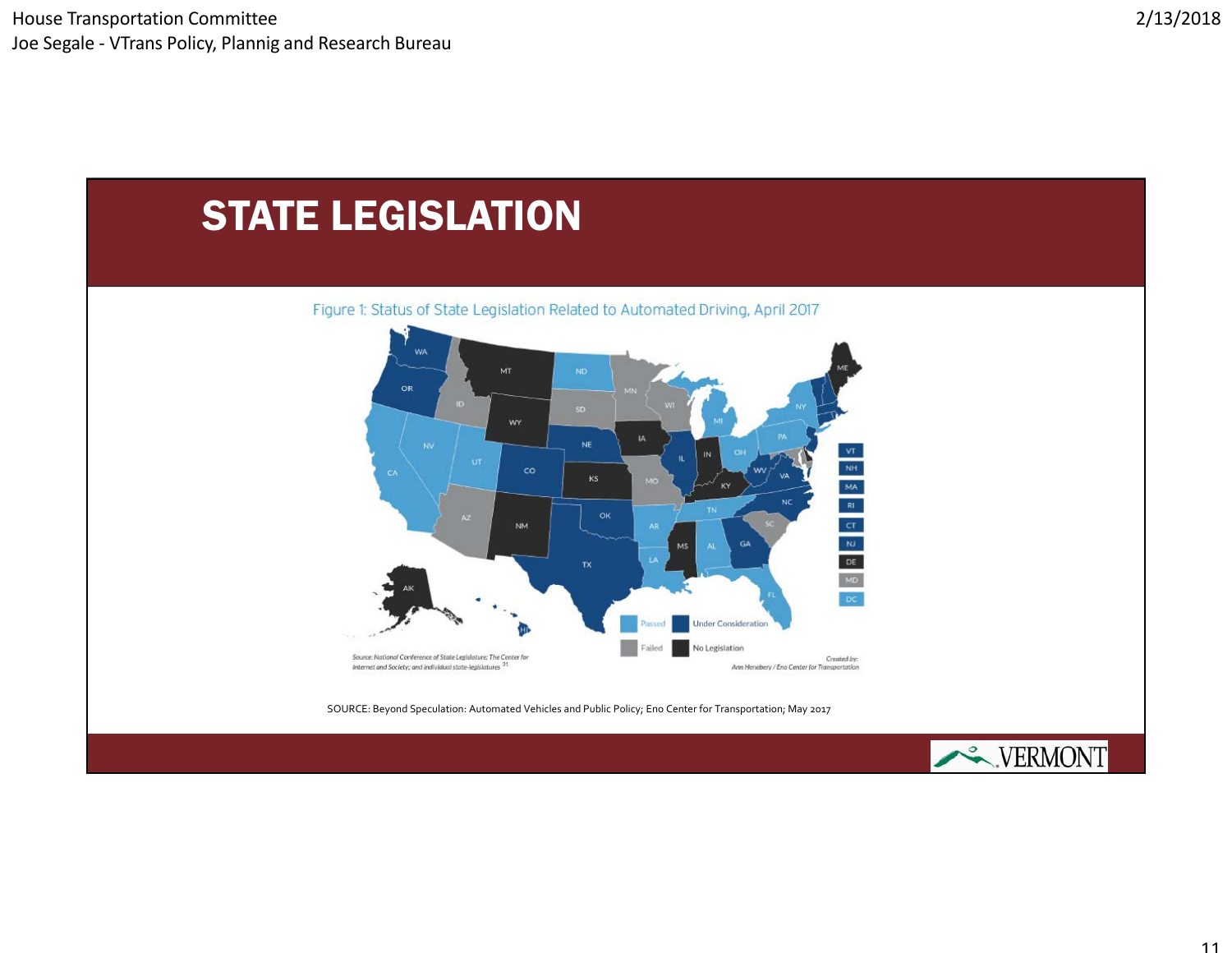## VT STAKEHOLDER FEEDBACK



- Managing safety through the transition
- Most agree VT should require a permit for testing<br>AVs on public roads
- AVs will be important to VT's economy
- VT should actively prepare for AVs

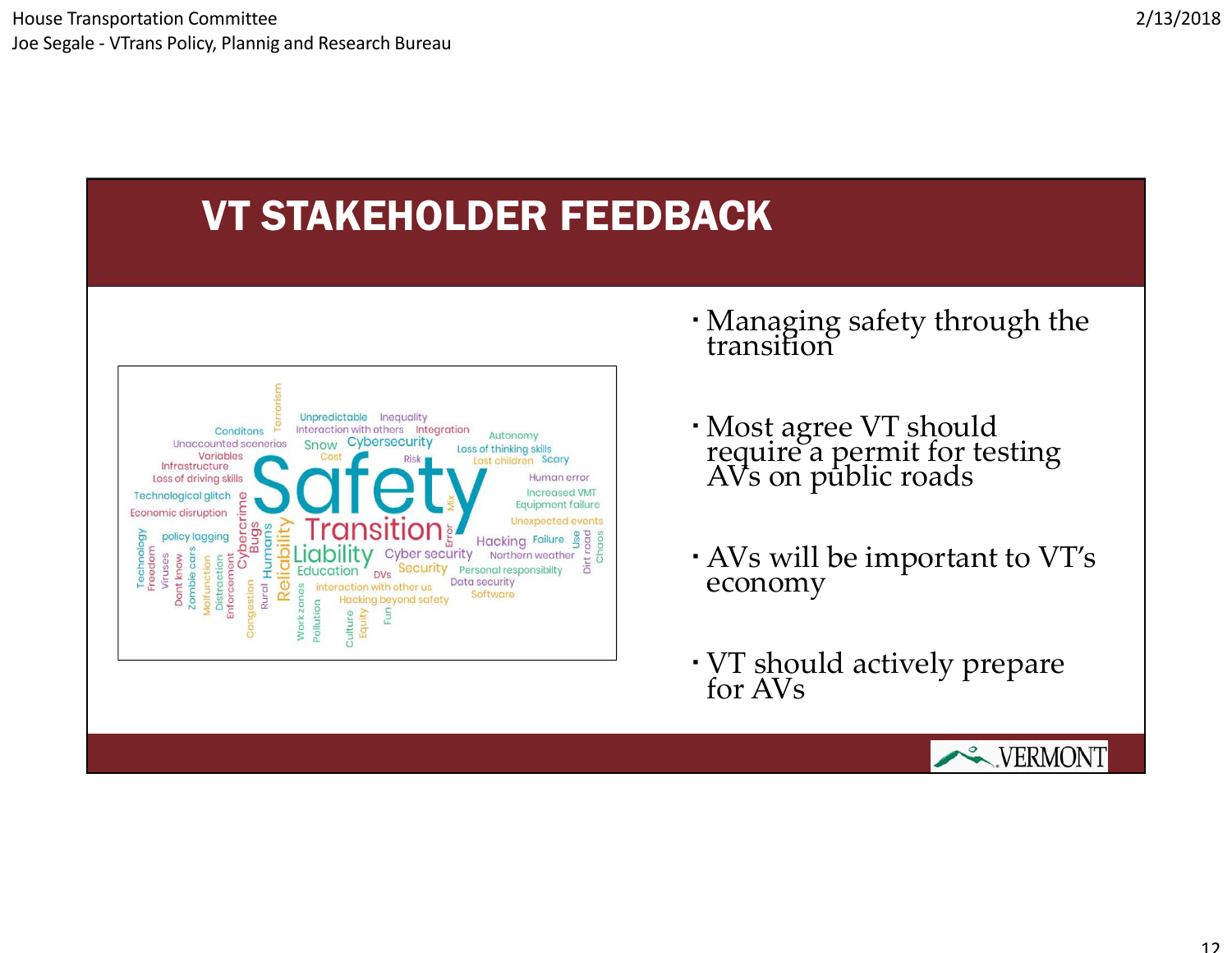## ALLOW AND REGULATE TESTING OF AVS IN VT

- Why?
	- Facilitate deployment in VT
	- Build public confidence
	- Protect the traveling public
- What?
	- Allow for waivers to existing statutory barriers
	- Define role of municipalities
	- Insurance requirements
	- Law enforcement role
	- Public notification

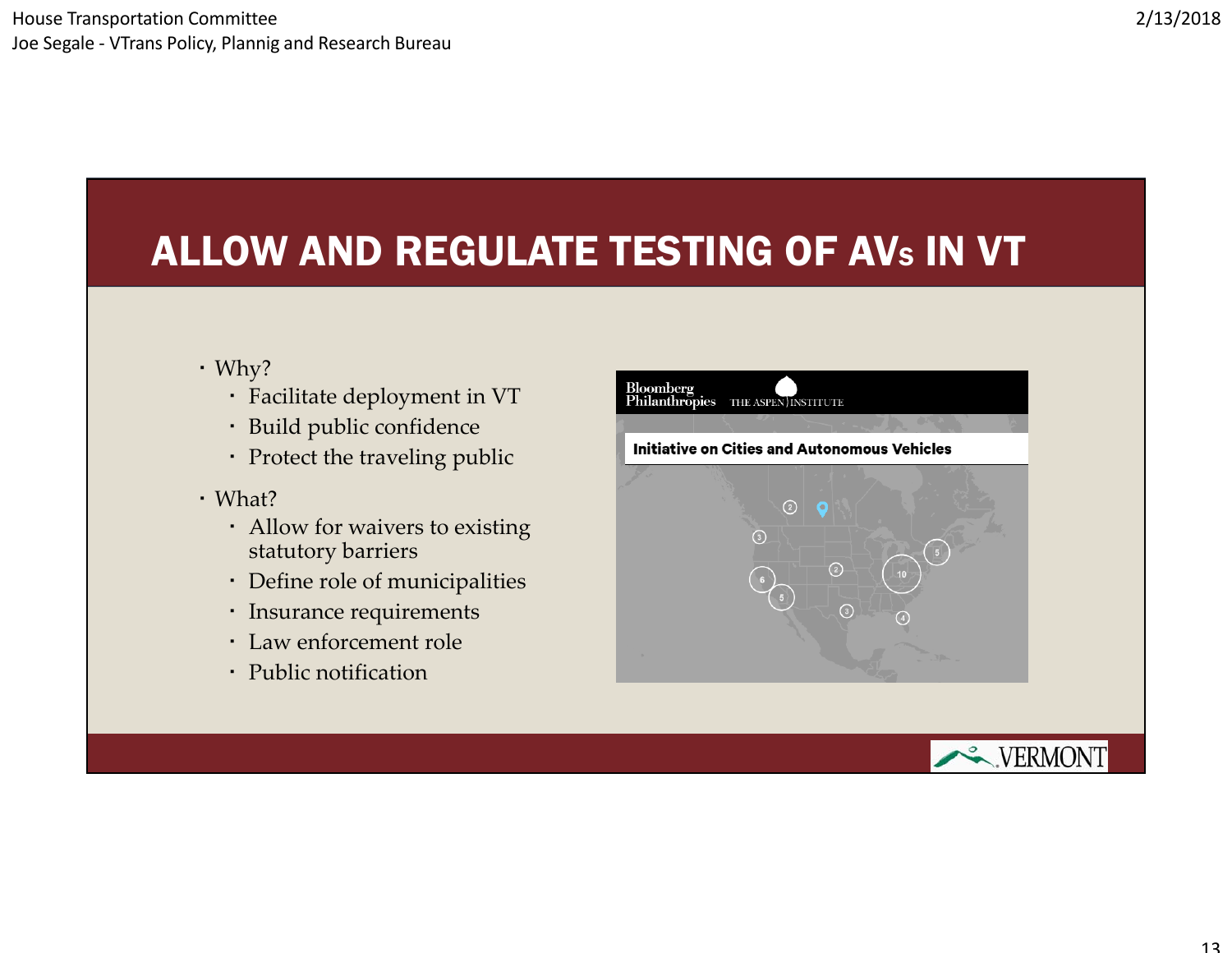#### House Transportation Committee Joe Segale ‐ VTrans Policy, Plannig and Research Bureau



#### EXPLICITLY ALLOW AND REGULATE DEPLOYMENT OF AVS IN VT

#### **Why?**

- Ensure compliance with VT rules of the road
- Ensure compliance with licensing and registration
- Assign legal obligation
- **What?**
	- Satisfaction of FMVSS
	- Remove statutory obstacles and ambiguities
		- Definition of operator
		- Definition of standard equipment
		- Minimum liability insurance amounts
		- Allow zero occupancy vehicles
		- Clarify prohibition of handheld devices and texting
		- Open container law
		- And more…